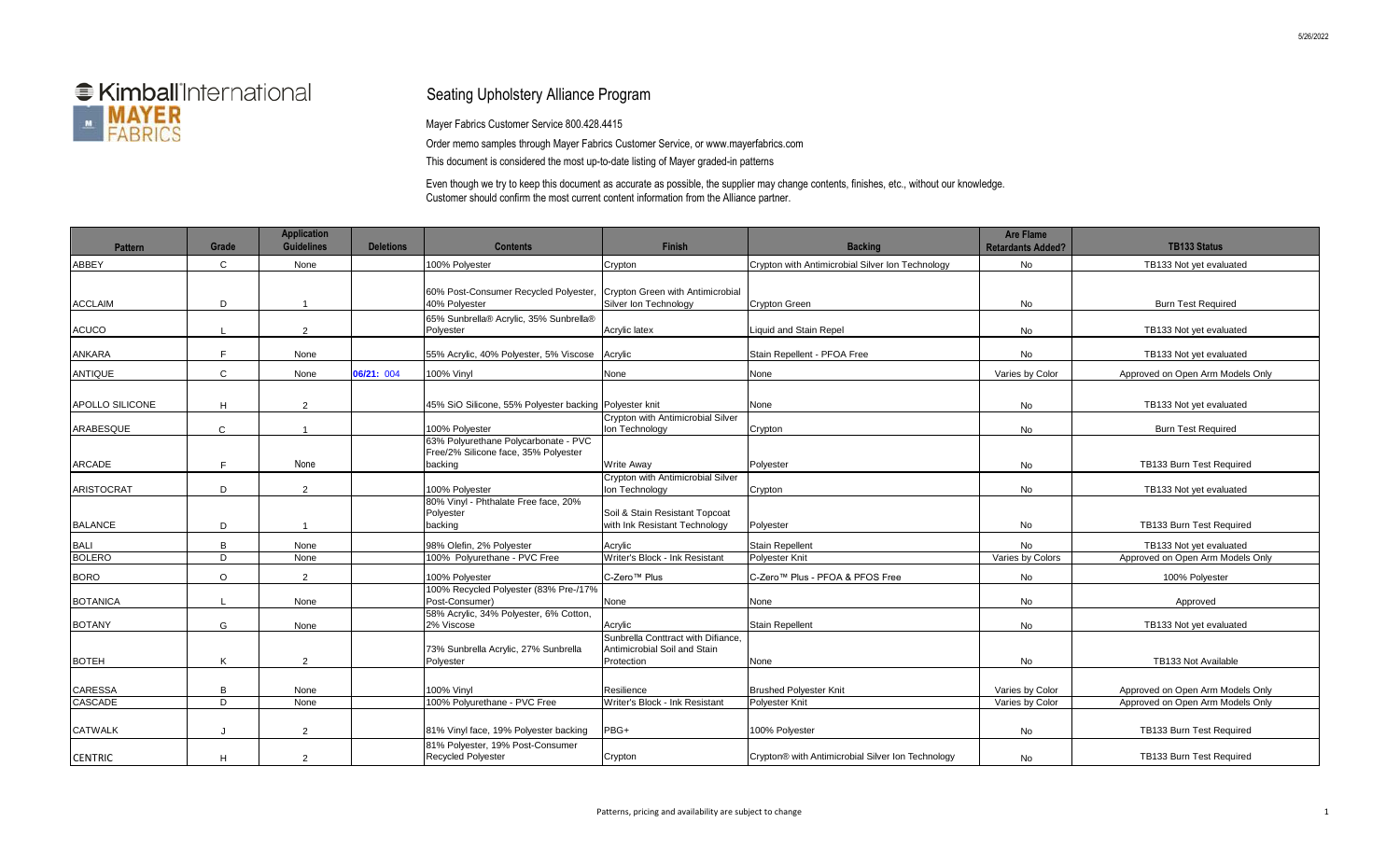| <b>Pattern</b>       | Grade          | <b>Application</b><br><b>Guidelines</b> | <b>Deletions</b> | <b>Contents</b>                                                                         | <b>Finish</b>                                                      | <b>Backing</b>                                                | <b>Are Flame</b><br><b>Retardants Added?</b> | <b>TB133 Status</b>              |
|----------------------|----------------|-----------------------------------------|------------------|-----------------------------------------------------------------------------------------|--------------------------------------------------------------------|---------------------------------------------------------------|----------------------------------------------|----------------------------------|
| <b>CHANNEL</b>       | $\mathsf{C}$   | $\overline{4}$                          |                  | 100% polyester                                                                          | Crypton with Antimicrobial Silver<br>Ion Technology                | Crypton                                                       | No.                                          | TB133 Burn Test Required         |
| <b>CHEQUERS</b>      | F              | None                                    |                  | 60% Polyurethane Polycarbonate - PVC<br>Free face, 40% Polyester backing                | Polyester                                                          | Soil and Stain Resistant Topcoat                              | No                                           | TB133 Not yet evaluated          |
| <b>CIRCUMFERENCE</b> | Κ              | 2,3                                     |                  | 50% Repreve Solution Dyed Pr-<br>Consumer Recycled Nylon                                | <b>Stain Repellent</b>                                             | Nylon                                                         | No                                           | Approved                         |
| <b>CIRQUE</b>        | $\cdot$        | 2                                       |                  | 81% Vinyl face, 19% Polyester backing                                                   | PBG+                                                               | 100% Polyester                                                | No.                                          | Approved on Open Arm Models Only |
| <b>COLLAGE</b>       |                | None                                    |                  | 67% Sunbrella® Acrylic, 33% Sunbrella®<br>Polyester                                     | Sunbrella® Contract with<br>Defiance®                              | None                                                          | <b>No</b>                                    | TB133 Not yet evaluated          |
| <b>COMALAPA</b>      | $\mathsf{L}$   | 2                                       |                  | 99% Sunbrella Acrylic; 1% Sunbrella<br>Polyester                                        | Liquid and stain repellant                                         | <b>Acrylic Latex</b>                                          | No                                           |                                  |
| <b>CONTINUUM</b>     | $\mathsf{A}$   | None                                    |                  | 100% Post-Consumer Recycled Polyester Stain Repellent                                   |                                                                    | Laytex                                                        | No                                           | Approved on Open Arm Models Only |
| <b>COSMOPOLITAN</b>  | $\mathsf{C}$   | None                                    |                  | 88% Polyester, 12% Nylon                                                                | Crypton with Antimicrobial Silver<br>Ion Technology                | Crypton                                                       | No                                           | TB133 Not yet evaluated          |
| <b>CRAZY QUILT</b>   |                | None                                    |                  | 32% Recycled Polyester (21% Pre-/11%<br>Post-Consumer), 68% Polyester                   | C-Zero™ Plus - PFOA & PFOS<br>Free                                 | C-Zero <sup>™</sup> Plus                                      | No                                           | TB133 Burn Test Required         |
| <b>CUDDLE UP</b>     | G              | None                                    | 04.21: 008       | 82% Polyester, 18% Rayon                                                                | Crypton with Antimicrobial Silver<br>Ion Technology                | Crypton                                                       | No                                           | TB133 Not yet evaluated          |
| <b>CURLICUE</b>      | $\mathsf{C}$   | None                                    |                  | 100% Vinyl                                                                              | PreFixx                                                            | Polyester Terry Loop Knit                                     | Varies by Color                              | Approved on Open Arm Models Only |
| <b>DARNING</b>       | M              | 2                                       |                  | '34% Recycled Polyester (22% Pre-/12%<br>Post-Consumer), 46% Polyester, 20%<br>Olefin " | C-Zero <sup>™</sup> Plus                                           | C-Zero™ Plus - PFOA & PFOS Free                               | No                                           | TB133 Not yet evaluated          |
| <b>DEBONAIR</b>      |                |                                         |                  | 100% Polyester                                                                          | Crypton Green 2.0                                                  | Crypton Green 2.0 with Antimicrobial Silver Ion<br>Technology | No                                           | <b>Burn Test Required</b>        |
| <b>DISCO</b>         | F              | None<br>None                            |                  | 100% Polyester                                                                          | Crypton with Antimicrobial Silver<br>Ion Technology                | Crypton                                                       | No                                           | TB133 Not yet evaluated          |
| <b>DURANGO</b>       | $\mathsf{B}$   | None                                    |                  | 78% Vinyl face, 22% Polyester backing                                                   | 100% Polyester                                                     | PreFixx                                                       | Varies by Color                              |                                  |
| <b>ECHO</b>          | E              | 2                                       |                  | 96% Recycled Polyester (82% Post-/14%<br>Pre-Consumer), 4% Polyester                    | None                                                               | None                                                          | No                                           | Approved on All Models           |
| <b>EPHESUS</b>       |                | 2, 4                                    |                  | 61% Polyester/30% Acrylic/9% Viscose                                                    | Stain Repellent - PFOA Free                                        | Acrylic                                                       | No                                           | TB133 Burn Test Required         |
| <b>ESSENCE</b>       | $\mathsf{C}$   | None                                    |                  | 80% Vinyl 21P Phthalate Free face, 20%<br>Polyester backing                             | Soil and Stain Resistant Top Coat<br>with Ink Resistant Technology | Polyester                                                     | No                                           | TB133 Not yet evaluated          |
| <b>ETCH</b>          | $\overline{A}$ | 2                                       |                  | 78% Vinyl - Phthalate Free Face, 22%<br>Polyester Backing                               | Polyester                                                          | <b>Stain Resistant</b>                                        | No                                           | TB133 Not yet evaluated          |
| <b>FANFARE</b>       | P              | 2                                       | 04.21: 006       | 100% Post-Consumer Recycled Polyester Silver Ion Technology                             | Crypton Green with Antimicrobial                                   | <b>Crypton Green</b>                                          | No                                           | TB133 Burn Test Required         |
| <b>FEDORA</b>        | $\overline{A}$ | None                                    |                  | 100% Polyester                                                                          | Stain Repellent - PFOA Free                                        | Polyester Knit                                                | No                                           | Approved on All Models           |
| <b>FIJI</b>          | $\mathsf{A}$   | None                                    |                  | 61% Polyester, 39% Olefin                                                               | Nano stain repellant; PFOA &<br>PFOS Free                          | Acrylic                                                       | No                                           | TB133 Not yet evaluated          |
| <b>FINALE</b>        | D              | None                                    |                  | 100% Polyester                                                                          | Crypton with Antimicrobial Silver<br>lon                           | Crypton                                                       | No                                           | TB133 Not yet evaluated          |
| <b>FLORENTINO</b>    | B              | None                                    |                  | 100% Vinvl                                                                              | Resilience                                                         | 100% Brushed Polvester Knit                                   | Varies by Color                              | Approved on Open Arm Models Only |
| <b>FORM</b>          | E.             | None                                    |                  | 84% Polyester, 16% Rayon                                                                | Crypton with Antimicrobial Silver<br>Ion Technology                | Crypton                                                       | No                                           | TB133 Burn Test Required         |
| <b>FRETWORK</b>      | K              | 2                                       |                  | 53% Recycled Polyester (34% Pre-/19%<br>Post-Consumer), 47% Polyester                   | Crypton Green                                                      | Crypton Green with Antimicrobial Silver Ion Technology        | <b>No</b>                                    | TB133 Not yet evaluated          |
| <b>FUNCTION</b>      | $\mathbf{C}$   | None                                    |                  | 100% Polyester                                                                          | Crypton with Antimicrobial Silver<br>Ion Technology                | Crypton                                                       | No                                           | TB133 Burn Test Required         |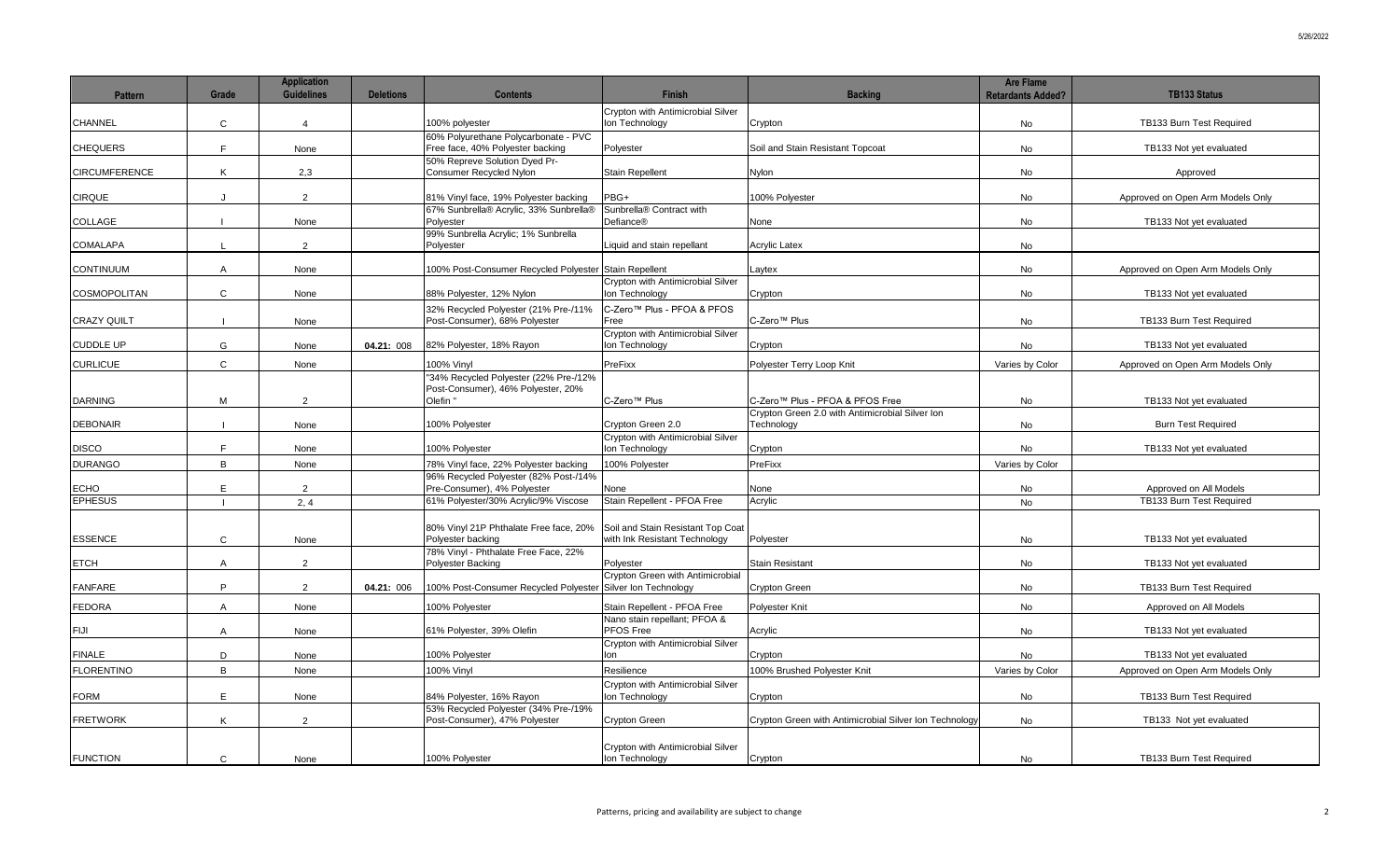| <b>Pattern</b>           | Grade        | <b>Application</b><br><b>Guidelines</b> | <b>Deletions</b> | <b>Contents</b>                                                                           | <b>Finish</b>                                                      | <b>Backing</b>                                         | <b>Are Flame</b><br><b>Retardants Added?</b> | <b>TB133 Status</b>              |
|--------------------------|--------------|-----------------------------------------|------------------|-------------------------------------------------------------------------------------------|--------------------------------------------------------------------|--------------------------------------------------------|----------------------------------------------|----------------------------------|
| <b>GATSBY</b>            | C            | None                                    |                  | 100% Polyester                                                                            | Crypton                                                            | Crypton with Antimicrobial Silver Ion Technology       | <b>No</b>                                    | TB133 Not yet evaluated          |
| <b>GENESIS</b>           | B            | None                                    |                  | 54% Cotton, 46% Polyester                                                                 | Nanotex                                                            | Latex                                                  | No                                           | TB133 Not Available              |
| <b>GRAVITY</b>           | E            | None                                    |                  | 87% Polyester, 13% Graffiti-Free<br>Tekloom, TPETekloomWrite Away                         | Tekloom                                                            | <b>Write Away</b>                                      | No                                           | TB133 Not yet evaluated          |
| <b>HAARLEM</b>           | M            | 2                                       |                  | 98% Sunbrella® Acrylic, 2% Sunbrella®<br>Polyester                                        | Acrylic latex                                                      | <b>Liquid and Stain Repel</b>                          | No                                           | TB133 Not vet evaluated          |
| <b>HEXOGON</b>           | $\mathbf{C}$ | None                                    |                  | 80% Post-Consumer Recycled Polyester,<br>20% Rayon                                        | Greenshield-PFOA and PFOS<br>Free                                  | Acrylic                                                | <b>No</b>                                    | TB133 Not yet evaluated          |
| <b>HUIPIL</b>            | J            |                                         |                  | 61% Sunbrella Acrylic, 39% Sunbrella<br>Polyester                                         | Liquid and stain repellant                                         | <b>Acrylic Latex</b>                                   | <b>No</b>                                    |                                  |
| <b>IMPRINT</b>           | B            | None                                    |                  | 78% Vinyl face, 22% Polyester backing                                                     | Soil & Stain resistant topcoat with<br>Ink Resistant Technology    | Polyester                                              | No.                                          | TB133 Burn Test Required         |
| <b>INTRIGUE</b>          | D            | 2                                       |                  | 32% Post-Consumer Recycled Polyester,<br>68% Polyester                                    | None                                                               | None                                                   | No                                           | Approved on All Models           |
| <b>JEKYLL &amp; HYDE</b> | $\mathbf{C}$ | None                                    |                  | 100% Vinyl                                                                                | None                                                               | Poly/Cotton Woven                                      | Varies by Color                              | Approved on Open Arm Models Only |
| <b>JOURNEY</b>           | E            | 1,2                                     |                  | 100% Polyester                                                                            | Crypton with Antimicrobial Silver<br>Ion Technology                | Crypton                                                | No                                           | <b>Burn Test Required</b>        |
| <b>KANTHA</b>            |              | $\overline{2}$                          |                  | "18% Pre-Consumer Recycled Polyester,<br>82% Polyester, "                                 | C-Zero <sup>™</sup> Plus                                           | C-Zero™ Plus - PFOA & PFOS Free                        | No                                           | TB133 Not yet evaluated          |
| <b>KENSINGTON</b>        | E.           | 2                                       |                  | 100% Polyester                                                                            | Crypton with Antimicrobial Silver<br>Ion Technology                | Crypton                                                | No                                           | TB133 Not yet evaluated          |
| <b>KEY LARGO</b>         | $\mathsf{B}$ | None                                    |                  | 100% Vinyl                                                                                | Resilience                                                         | 100% Brushed Polyester Knit                            | Varies by Color                              | Approved on Open Arm Models Only |
| LABYRINTH                | H            | 4,7                                     |                  | 75% Polyester, 25% Cotton                                                                 | Stain Repellent, PFOA and PFOS<br>Free                             | Acrylic                                                | No                                           | TB133 Burn Test Required         |
| LATTITUDE                | E            | None                                    |                  | 80% Pre-Consumer Recycled<br>Polyester/20% Nylon                                          | Stain Repellent - PFOA and<br>PFOS Free                            | Acrylic                                                | No                                           | TB133 Not yet evaluated          |
| LAVISH                   | D            | None                                    |                  | 100% Polyester                                                                            | Crypton with Antimicrobial Silver<br>Ion Technology                | Crypton                                                | <b>No</b>                                    | TB133 Not yet evaluated          |
| LEGACY                   | $\mathbf{C}$ | None                                    |                  | 94% Polyester, 4% Polyurethane, 2%<br>Silicone                                            | Supreen (Silicone)                                                 | Fluid Barrier (Supreen) Polyurethane                   | No                                           | TB133 Burn Test Required         |
| <b>LONDON</b>            | E            | None                                    |                  | 63% Post-Consumer Recycled Polyester,<br>37% Eco-Intelligent Polyester (Antimony<br>Free) | Crypton Green                                                      | Crypton Green with Antimicrobial Silver Ion Technology | No                                           | TB133 Not yet evaluated          |
| LOTUS                    | P            | 2.3                                     |                  | 100% Solution-Dyed Pre-Consumer<br>RecYcled Nylon                                         | Acrylic                                                            | Stain Repellent - PFOA Free                            | <b>No</b>                                    | TB133 Not yet evaluated          |
| <b>MADRAS</b>            | $\mathbf{C}$ | 2                                       |                  | 100% Pre-Consumer Recycled Polyester                                                      | None                                                               | None                                                   | <b>No</b>                                    | Approved on All Models           |
| <b>MALIBU</b>            | D            | 1,4                                     |                  | 100% Polyester                                                                            | Crypton 2.0 with Antimicrobial<br>Silver Ion                       | Crypton 2.0                                            | <b>No</b>                                    | TB133 Not yet evaluated          |
| <b>MANDALA</b>           | T            | 2                                       |                  | 73% Sunbrella Acrylic, 27% Sunbrella<br>Polvester                                         | Technology                                                         | None                                                   | No.                                          | TB133 Not Available              |
| <b>MARMARA</b>           | E            | None                                    |                  | "59% Polyester, 35% Acrylic, 6% Viscose                                                   | Acrylic                                                            | Stain Repellent - PFOA Free                            | <b>No</b>                                    | TB133 Not yet evaluated          |
| <b>MATKA</b>             | $\mathsf{C}$ | None                                    |                  | 80% Vinyl 21P Phthalate Free face, 20%<br>Polyester backing                               | Soil and Stain Resistant Top Coat<br>with Ink Resistant technology | Polyester                                              | Varies by Colors                             | Approved on Open Arm Models Only |
| <b>MAVERICK</b>          | B            | None                                    |                  | 100% Vinyl                                                                                | 100% Polyester Knit                                                | Resilience SR                                          | Varies by Colors                             | Approved on Open Arm Models Only |
| <b>MAYFAIR</b>           |              | $\overline{2}$                          |                  | 63% Post-Consumer Recycled Polyester,<br>37% Eco-Intelligent Polyester (Antimony<br>Free) | Crypton Green                                                      | Crypton Green with Antimicrobial Silver Ion Technology | No                                           | TB133 Not yet evaluated          |
|                          |              |                                         |                  | 100% Recycled Polyester (52% Pre-/48%                                                     |                                                                    |                                                        |                                              |                                  |
| MEANDER                  | B            | $\overline{2}$                          |                  | Post-Consumer)                                                                            | None                                                               | None                                                   | No                                           | TB133 Burn Test Required         |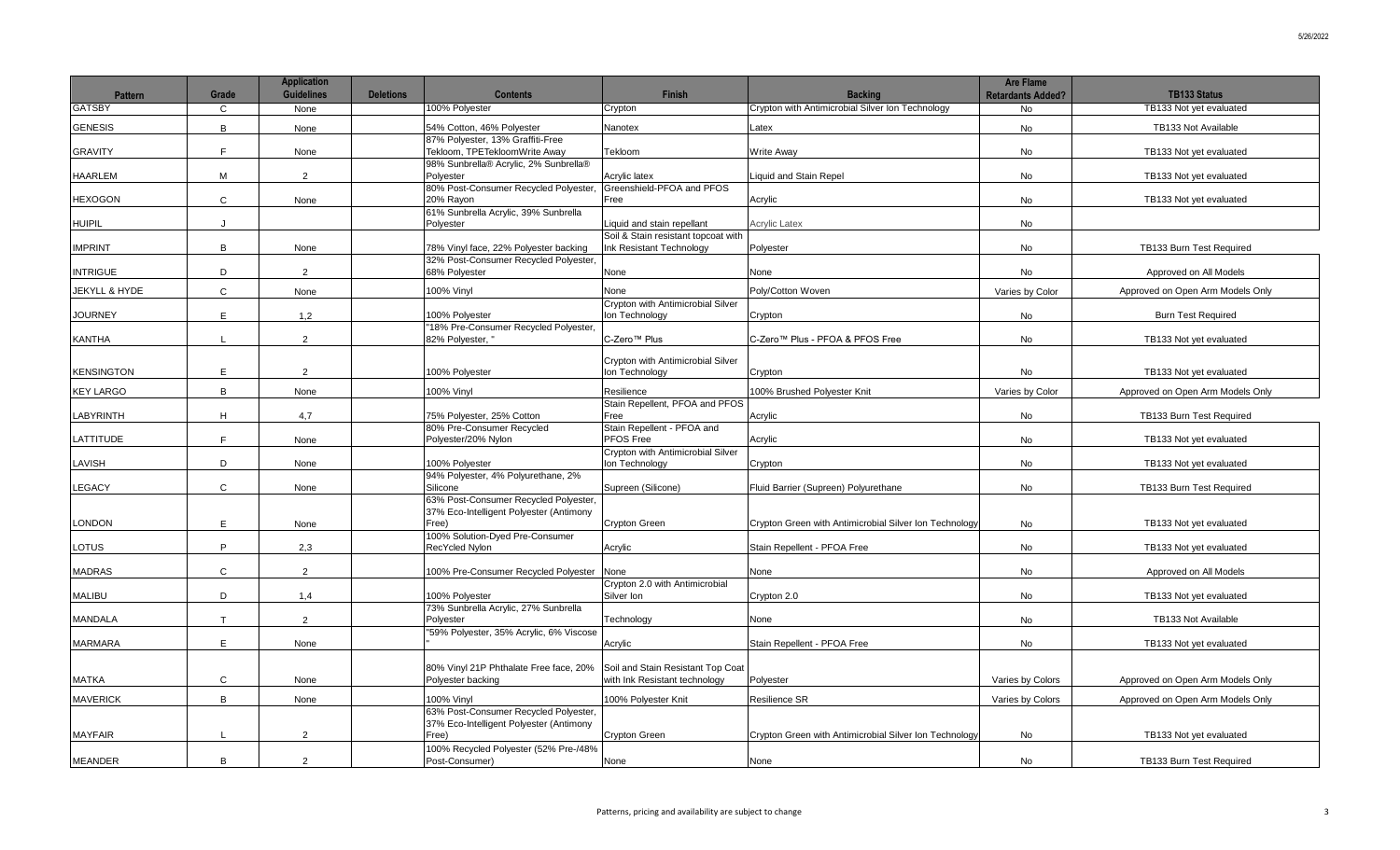| <b>Pattern</b>        | Grade          | <b>Application</b><br><b>Guidelines</b> | <b>Deletions</b> | <b>Contents</b>                                                          | <b>Finish</b>                                                      | <b>Backing</b>                                      | <b>Are Flame</b><br><b>Retardants Added?</b> | <b>TB133 Status</b>              |
|-----------------------|----------------|-----------------------------------------|------------------|--------------------------------------------------------------------------|--------------------------------------------------------------------|-----------------------------------------------------|----------------------------------------------|----------------------------------|
|                       |                |                                         |                  | 80% Vinyl - Phthalate Free face, 20%                                     | Soil & Stain Resistant Top Coat                                    |                                                     |                                              |                                  |
| <b>MIDWAY</b>         | B              | None                                    |                  | Polyester backing                                                        | with Ink Resistant Technology                                      | Polyester                                           | <b>No</b>                                    | TB133 Burn Test Required         |
| <b>MILAGRO</b>        | R              | None                                    |                  | 68% Sunbrella® Acrylic, 32% Sunbrella®<br>Polvester                      | Acrylic latex                                                      | <b>Liquid and Stain Repel</b>                       | <b>No</b>                                    | TB133 Not yet evaluated          |
| <b>MILANO</b>         | D              | None                                    |                  | 100% Vinyl                                                               | None                                                               | Poly/Cotton                                         | Varies by Color                              | Approved on Open Arm Models Only |
|                       |                |                                         |                  |                                                                          |                                                                    |                                                     |                                              |                                  |
| <b>MINGLE</b>         | $\mathsf{C}$   | None                                    |                  | 80% Vinyl 21P Phthalate Free face, 20%<br>Polyester backing              | Soil and Stain Resistant Top Coat<br>with Ink Resistant Technology | Polyester                                           | No                                           | Approved on Open Arm Models Only |
|                       |                |                                         |                  | 81% Vinyl - Phthalate Free face, 19%                                     |                                                                    |                                                     |                                              |                                  |
| MODE                  | D              | None                                    |                  | Polyester backing                                                        | Soil and Stain Resistant Top Coat                                  | Polyester                                           | <b>No</b>                                    | <b>Burn Test Required</b>        |
| MOSAIC                | B              | None                                    |                  | 57% Cotton, 43% Polyester                                                | Nanotex                                                            | Latex                                               | No                                           | TB133 Not Available              |
| <b>NEO</b>            | D              | None                                    |                  | 45% Polyurethane Polycarbonate - PVC<br>Free face, 55% Polyester backing | Soil and Stain Resistant Top Coat Polyester                        |                                                     | No                                           | TB133 Burn test required         |
|                       |                |                                         |                  | 62% Polyurethane face - PVC Free, 38%                                    |                                                                    | Write Away - Soil and Stain Resistant Top Coat with |                                              |                                  |
| <b>NICHE</b>          | E              | $\overline{2}$                          |                  | Polyester backing                                                        | 100% Polyester<br>Soil & Stain Resistant Top Coat                  | Ink Resistant Technology                            | <b>No</b>                                    | TB133 Not yet evaluated          |
| NOBLE                 | $\overline{B}$ | None                                    |                  | 78% Vinyl face, 22% Polyester backing                                    | with Ink Resistant Technology                                      | Polyester                                           | <b>No</b>                                    |                                  |
|                       |                |                                         |                  | 62% Polyurethane Polycarbonate - PVC                                     |                                                                    |                                                     |                                              |                                  |
| NOMAD                 | E              | None                                    |                  | Free/3% Silicone face, 35% Polyester<br>backing                          | <b>Write Away</b>                                                  | Polyester                                           | No                                           | TB133 Burn Test Required         |
|                       |                |                                         |                  |                                                                          | Crypton with Antimicrobial Silver                                  |                                                     |                                              |                                  |
| <b>NOSTALGIA</b>      | E              | $\overline{1}$                          |                  | 100% Polyester                                                           | Ion Technology                                                     | Crypton                                             | No                                           | <b>Burn Test Required</b>        |
| <b>OBSESSION</b>      | $\cdot$        | None                                    |                  | 54% Recycled Polyester (29% Post-/25%<br>Pre-Consumer), 46% Polyester    | Crypton Green with Antimicrobial<br>Silver                         | Crypton Green                                       | No                                           | TB133 Not yet evaluated          |
| ODESSA                | D              | None                                    |                  | 64% Acrylic, 36% Polyester                                               | Stain Repellent - PFOA Free                                        | Acrylic                                             | <b>No</b>                                    | TB133 Not yet evaluated          |
| <b>OUTBACK</b>        | B              | None                                    | 2.22:007         | 100% Vinyl                                                               | Ion Technology                                                     | 100% Brushed Polyester Knit                         | Varies by Color                              | Approved on Open Arm Models Only |
| <b>PALERMO</b>        | D              | None                                    |                  | 100% Polyurethane - PVC Free                                             | Writer's Block                                                     | 100% Polyester Knit                                 | No                                           | <b>Burn Test Required</b>        |
| <b>PASTIME</b>        | $\mathsf{F}$   | $\overline{1}$                          |                  | 100% Polyester                                                           | Ion Technology                                                     | Crypton                                             | <b>No</b>                                    | <b>Burn Test Required</b>        |
| PATIO                 | $\mathsf{C}$   | 2                                       |                  | 100% Polyester                                                           | <b>Stain Repellent</b>                                             | Acrylic                                             | No                                           | Approved on All Models           |
|                       |                |                                         |                  | 60% Post-Consumer Recyled                                                | GreenShield - PFOA and PFOS                                        |                                                     |                                              |                                  |
| <b>POLYGON</b>        | $\mathsf{C}$   | None                                    |                  | Polyester/40% Rayon                                                      | Free<br>Crypton with Antimicrobial Silver                          | Acrylic                                             | No                                           | TB133 Not yet evaluated          |
| PRIMO                 | D              | $\overline{1}$                          |                  | 100% Polyester                                                           | Ion Technology                                                     | Crypton                                             | No                                           | <b>Burn Test Required</b>        |
| <b>PUNO</b>           |                | 2                                       |                  | 98% Sunbrella® Acrylic, 2% Sunbrella®<br>Polyester                       | Acrylic latex                                                      | Liquid and Stain Repel                              | No                                           | TB133 Not yet evaluated          |
| QUATTRO               | $\overline{A}$ | None                                    |                  | 100% Polyester                                                           | <b>Stain Repellent</b>                                             | Acrylic                                             | <b>No</b>                                    | Approved on All Models           |
|                       |                |                                         |                  | 44% PVC/42% Sunbrella® Solution-Dyed                                     |                                                                    |                                                     |                                              |                                  |
|                       |                |                                         |                  | Acrylic/14% Sunbrella® Solution-Dyed                                     |                                                                    |                                                     |                                              |                                  |
| <b>REFLECTOR</b>      | H              | None                                    |                  | Polyester<br>88% Polyester, 12% Grafitti-Free                            | Liquid and stain repellant                                         | Acrylic                                             | No                                           |                                  |
| <b>RELATIVITY</b>     | G              | None                                    |                  | Tekloom TPE                                                              | Tekloom                                                            | Write Away                                          | No                                           | TB133 Not yet evaluated          |
| REVERB                | $\mathbf{C}$   | $\overline{2}$                          |                  | 100% Recycled Polyester (52% Post-<br>/48% Pre-Consumer)                 | None                                                               | None                                                | No                                           | Approved on All Models           |
|                       |                |                                         |                  | 38% Recycled Polyester, (20% Post-/18%                                   |                                                                    |                                                     |                                              |                                  |
| <b>SAORI</b>          | M              | $\overline{2}$                          |                  | Pre-Consumer), 62% Polyester                                             | C-Zero Plus - PFOA & PFOS Free C-Zero Plus                         |                                                     | No                                           | TB133 Burn Test Required         |
| SCOUT                 | $\mathsf{C}$   | None                                    |                  | 91% Polyester, 7% Polyurethane, 2%<br>Silicone                           | Supreen (Silicone)                                                 | Fluid barrier (Supreen) Polyurethane                | No                                           | TB133 Burn Test Required         |
|                       |                |                                         |                  | 100% Recycled Polyester (65% Pre/35%                                     |                                                                    |                                                     |                                              |                                  |
| <b>SHANTUNG</b>       | $\mathsf{C}$   | None                                    | 04.21: 005       | Post-Consumer)                                                           | Polyester                                                          | None                                                | No                                           | Approved on All Models           |
| <b>SOCIAL NETWORK</b> | G              | 1,2                                     |                  | 100% Polyester                                                           | Crypton                                                            | Crypton with Antimicrobial Silver Ion               | No                                           | TB133 Not Available              |